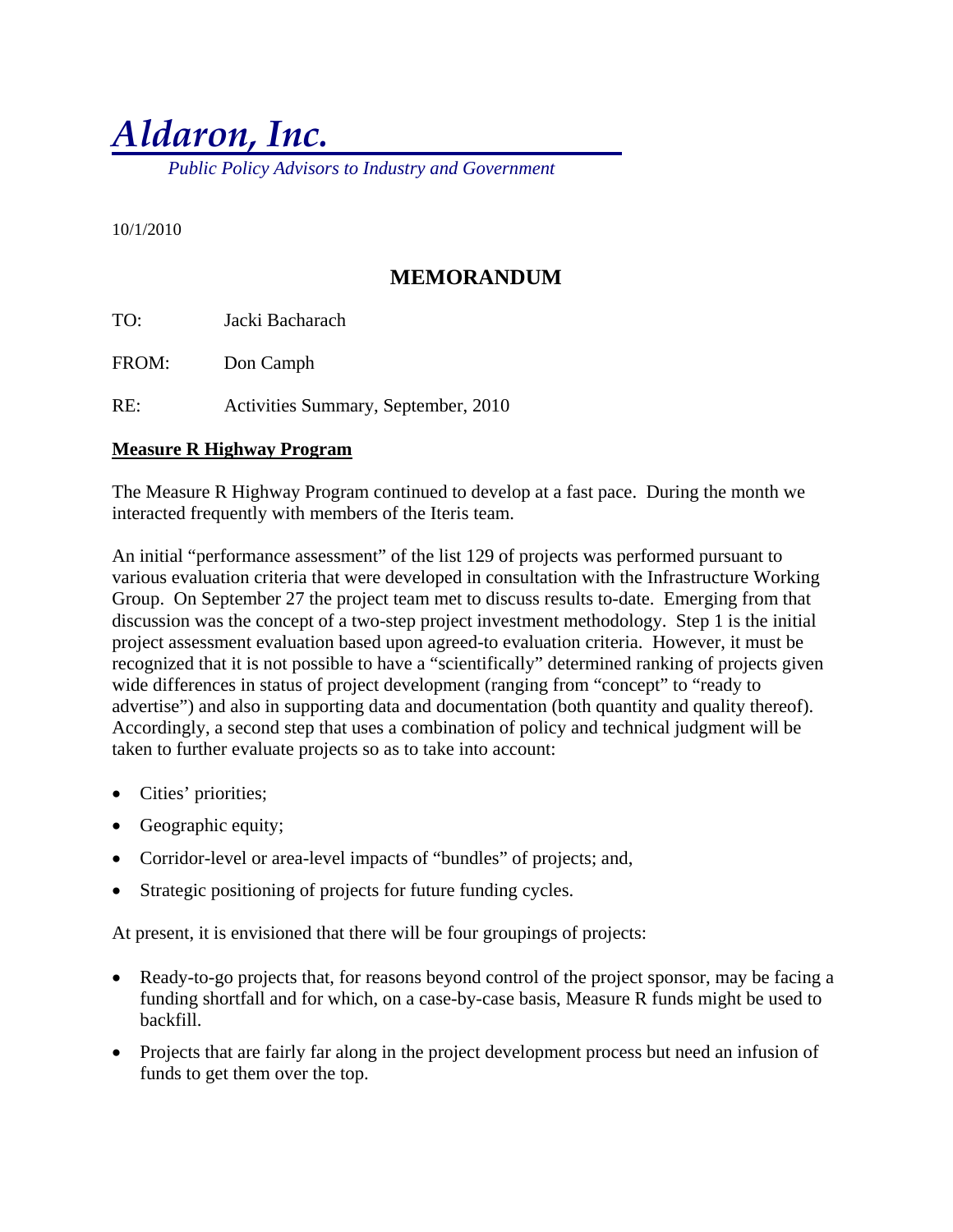- "Incubator" projects: funding for project development activities for longer lead-time, generally bigger ticket projects to position them for future Federal, State and regional funding cycles.
- Projects that might compete well in the upcoming Metro Call-for-Projects (first year of funding currently scheduled for 2015/2016).

Work continues on schedule, and it is anticipated that a recommended South Bay Measure R Expenditure Plan for the first five years of the program will be finalized in January.

## **I-405 Impact Study**

According to a motion (Knabe, Villaraigosa, DuBois) introduced at this month's MTA Planning and Programming Committee (approved 5-0), the Orange County Transportation Authority (OCTA) is proposing to widen I-405 between the Orange/LA County line (I-605) and SR-73. OCTA and Caltrans are in the process of preparing an EIR/EIS for the project. The motion goes on to state:

"One of the alternatives being studied in the EIR/EIS is the "Express Facility Alternative" (Alternative 3) where new high occupancy toll (HOT) lanes would be built next to the existing carpool lane. HOT lanes offer drivers the option of driving on a high occupancy vehicle (HOV) lane for a toll, when they would normally not meet the occupancy requirements of the lane.

"The effectiveness of a HOT lane system increases as its reach expands. Conversely, ending a new freeway widening and HOT Lane facility at the 1-605 will constrict the project's effectiveness and potentially create an unintentional bottleneck.

"There is an opportunity for MTA to explore whether it makes sense to continue OCTA's proposed 1-405 widening and HOT lane project in Los Angeles County north of the 1-605."

The motion, subsequently approved by the MTA Board on September 29, directs the MTA CEO to:

A. Analyze the Orange County Transportation Authority 1-405 widening HOT lanes project and its impacts on Los Angeles County, including the potential for a corresponding facility in L.A. County;

B. Complete a corresponding traffic analysis that describes the traffic impacts of the project at and near the Los Angeles-Orange county line; and,

C. Report back in the November/December 2010 MTA Board cycle.

It is to be hoped that the SBCCOG will be involved in the study process.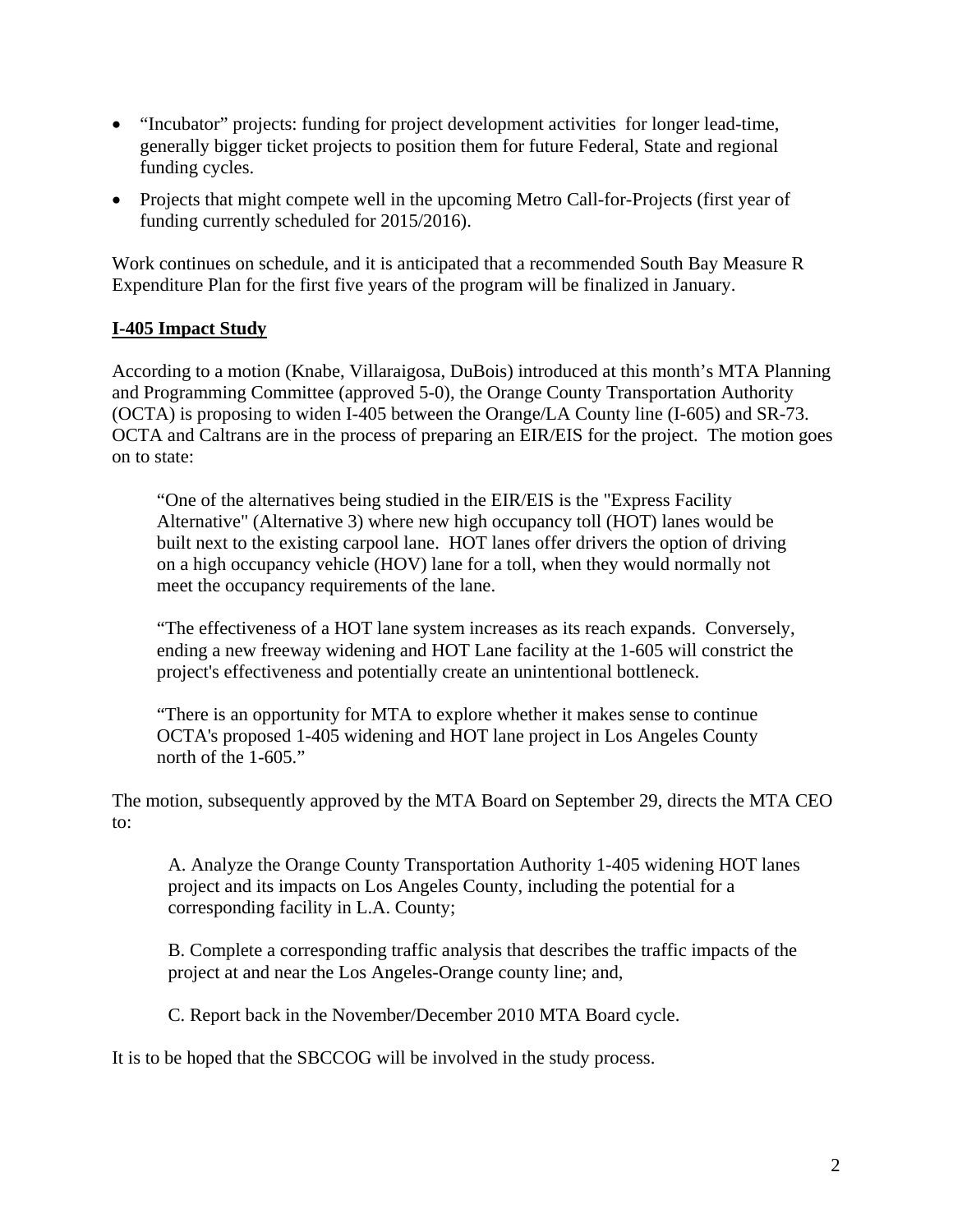# **"30/10" Measure R Transit Program Acceleration Plan**

We continued to monitor developments with respect to the 30/10 Plan and the associated Accelerated Highway Program effort. On Sept. 3 the MTA released draft environmental impact report/studies (DEIR/S) for the proposed downtown regional connector and Westside subway extension rail projects. The release opens a 45-day comment period and a series of public hearings. Both projects are envisioned as parts of the "30/10" initiative. The downtown "Regional Connector" would be constructed as a light rail system and run two miles. Its primary purpose would be the linking of four rail lines serving downtown (Blue Line; Expo Line; Gold Line – Pasadena/San Gabriel Valley; Gold Line – East Side). The cost is estimated to run between \$900 million and \$1.24 billion depending upon whether a line that is mostly "at-grade" or a more expensive underground alignment is chosen. The Westside subway extension would run approximately nine miles between downtown's Union Station and a projected Westwood/UCLA station. The preliminary estimated cost is \$4 billion.

## **Public-Private Partnerships for Metro Transportation Projects**

In an effort that is somewhat related to the 30/10 Plan, Metro is exploring the Public-Private Partnership ("P3") project delivery method to partner with the private sector and deliver currently unfunded transportation projects. The program is to identify specific highway or transit projects that could be constructed through financing and project implementation arrangements with the private sector. It is our understanding that 3 transit and 3 highway project are being evaluated with respect to their "P3" potential:

- Transit Projects:
	- o Westside Subway
	- o Regional Connector
	- o Crenshaw-LAX
- Highway Projects:
	- o I-710 (South Ports access/goods movement)
	- o I-710 (North South Pasadena tunnel)
	- o High Desert Corridor

# **La Cienega Boulevard Corridor Improvement Project Study**

The Draft Final Report became available in early September. It may be downloaded from:

ftp://ftp.iteris.com/private/losangeles/La%20Cienega%20Corridor%20Draft%20Final%20Report

The Final Report will be completed on or before Sep. 30 and posted to the SCAG web page. Also, each participating agency will receive a hardcopy.

A summary of the study recommendations is attached to this report.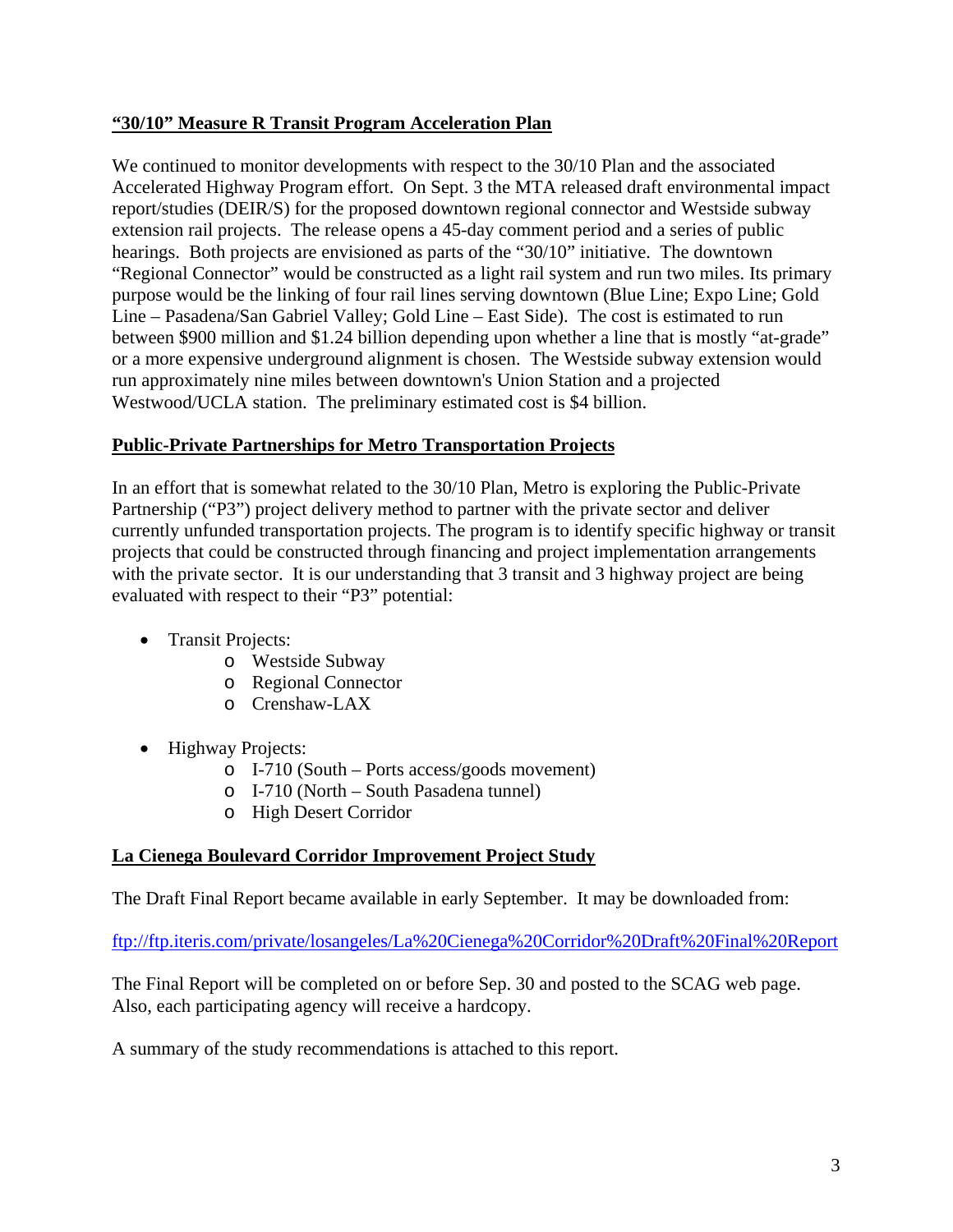## **Washington Report: Reauthorization Update:**

Although the outlook for reauthorization of the Federal highway and Transit programs remains hazy, the Obama administration has finally released its key priorities for the long-stalled legislation. However, a lack of policy details or any specific ways to pay for it means Congress still faces a difficult task if they hope to approve the bill in 2011. The President stated that his administration is seeking an immediate \$50 billion investment in U.S. road, transit, high-speed rail, and airport infrastructure.

The short-term spending influx would be followed by a six-year surface transportation authorization bill that is more than a year overdue. While it outlined several broad reforms the legislation should enact, the White House kept largely quiet on policy specifics or how to pay for a bill that could top \$500 billion.

In a fact sheet released in early September, the administration broadly outlined four key "meaningful reforms" sought in the new transportation policy legislation, including a focus on "livability," a key White House priority that seeks to improve quality of life by coordinating transportation, housing, and environmental decisions. The four reforms include:

- Creating an infrastructure bank;<sup>1</sup>
- Integrating high-speed passenger rail into the regular surface transportation program;
- Consolidating the over 100 existing programs, with a focus on competitive funding programs that support innovative transportation projects; and,
- Increased spending on safety, environmental sustainability, economic competitiveness, and livability.

However, administration officials have provided Congress almost no additional details on the proposal. Moreover, although the President has said that he is committed to fully paying for the long-term transportation bill, it has made no mention of its preferred financing methods.

The general feeling in Washington seems to be that the proposal faces a tough battle on Capitol Hill, where lawmakers may be reluctant to back a spending package in a lame-duck session of the 111th Congress. Prospects for 2011 are highly uncertain, especially if Republicans win control of the House and/or Senate, and also for 2012, a Presidential election year during which raising the gas tax or imposing other revenue generating mechanisms would seem to be problematic.

According to Roy Kienitz, undersecretary for policy at the Department of Transportation, the administration plans to release detailed proposals for a surface transportation reauthorization bill

 $\overline{a}$ <sup>1</sup> The administration has proposed an infrastructure bank each of the past two years, so far to no avail. The president's fiscal year 2010 budget proposal included \$5 billion for an infrastructure bank, and the fiscal 2011 request featured \$4 billion for an National Infrastructure Innovation and Finance Fund, a slightly different iteration of the previous year's bank proposal. While popular with some lawmakers, the bank has faced enough opposition from Republicans and rural Democrats that it has not yet been authorized, a necessary first step before federal money can be provided.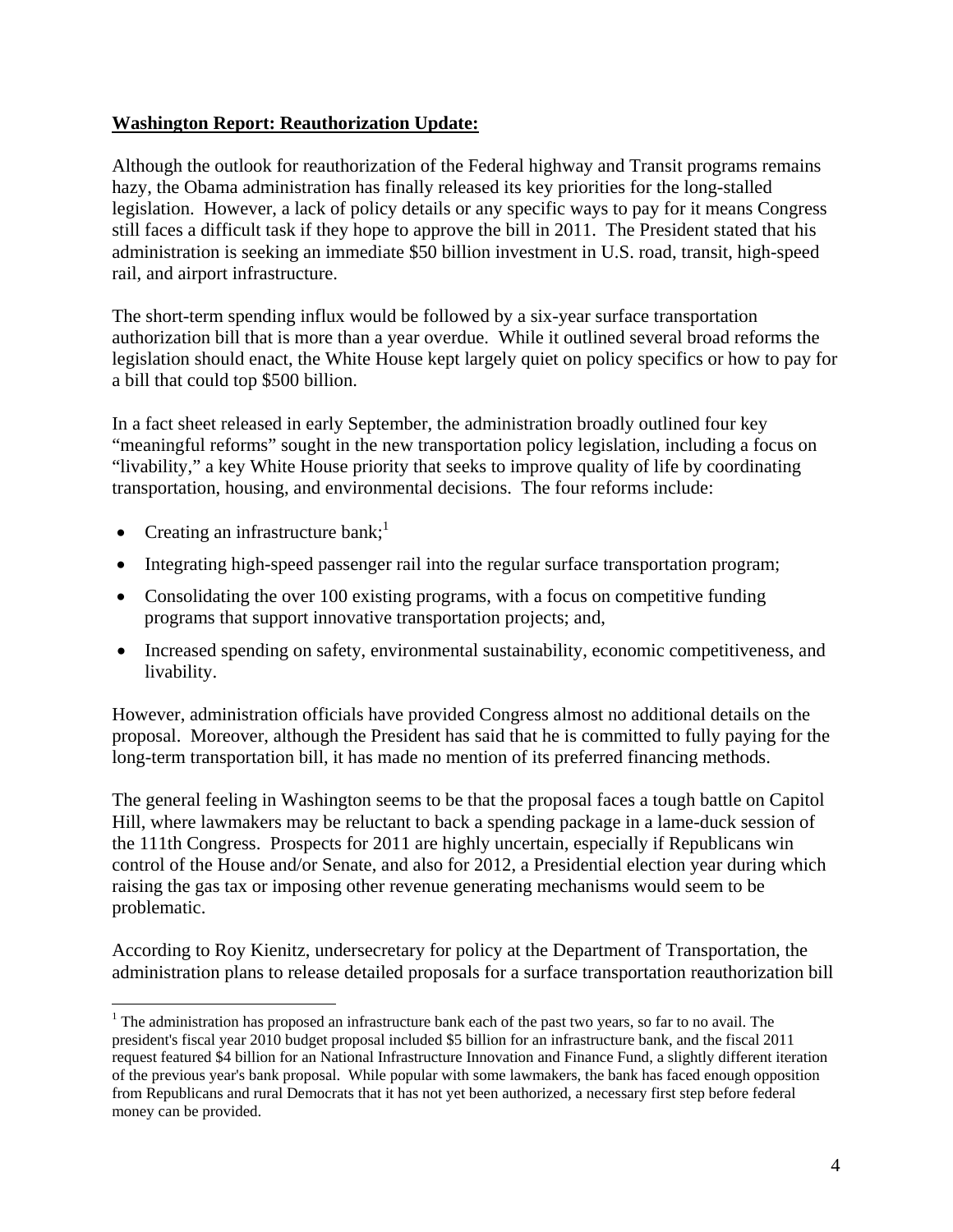and a national infrastructure bank with the fiscal year 2012 budget in February. It remains to be seen whether this will move the ball forward

## **Sacramento Report**

California Design-Build: A bill enabling a \$1.5 billion expansion of State Highway Route 91 on a design-build model was chaptered on Sept. 24. The measure's text noted that, until Jan. 1, 2014, certain transportation entities can use a design-build process for contracting on projects under their aegis. The bill authorizes the Riverside County Transportation Commission (RCTC) to do so on the State Route 91 Corridor Improvements Project. The measure establishes the state Department of Transportation as the party responsible for the performance of construction inspection services and requires the RCTC to file reports with specified legislative committees. The bill's fate was an open question when Professional Engineers in California Government objected to the RCTC's condition that highway inspection be part of the eventual design-build contract. The matter was resolved to the union's satisfaction Aug. 26.

State Budget Impasse, Caltrans Delays: On Sept. 23 Caltrans announced that it had delayed or deferred \$932 million in transportation funding due to the state's on-going budget impasse. Over the past two months, \$3.9 billion-worth of projects statewide have been impacted, according to Caltrans. The \$932 million figure represents allocated funds dependent upon passage of a fiscal year 2010 budget. Among other projects, the deferred funding includes \$20 million for the conversion of bus/carpool lanes to bus/carpool toll lands on I-10 and I-110.

# **Meetings of Note**

On September 22 Jacki Bacharach and I met with MTA CEO Art Leahy and Deputy CEO Paul Taylor to discuss a variety of issues, including: cost containment for rail transit projects; SBCCOG participation in forthcoming I-405 study (see above); convening the Artesia Transit Center task force in the very near future; and, meeting again Nov/Jan timeframe. I felt the meeting was very positive and constructive and establishes a solid basis for moving forward in a cooperative manner.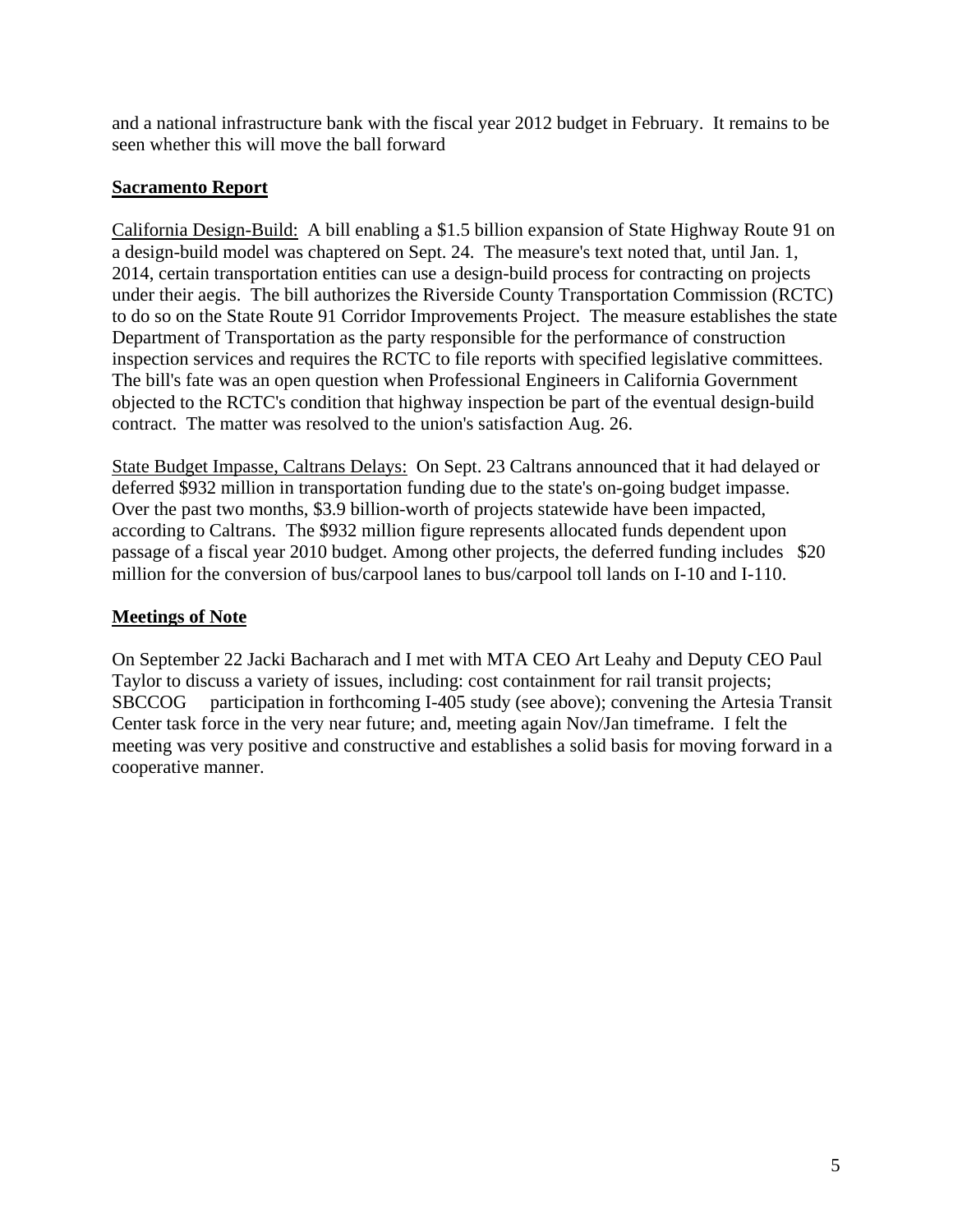# **7.0 RECOMMENDATIONS**

The evaluation of the alternatives indicated that ITS improvements would be appropriate for all segments of the corridor and access control/streetscape improvements would be appropriate in all but Segment 2 over the Baldwin Hills. These could also be implemented at relatively low cost and in the near term.

The evaluation of the grade separation alternatives indicated that the would have significant mobility benefits, but in the segments north of the Baldwin Hills, they would be incompatible with the land uses and policy directions of the Cities of Culver City and Los Angeles and counter‐productive to the goal of establishing a transit‐oriented district around the Jefferson Boulevard Exposition light rail station. The recommendation is therefore, to continue to pursue development of grade separations only at the Centinela/La Tijera/Fairview and Stocker Street locations.

**Table 7.1** summarizes the study recommendations.

| <b>Segment</b> | <b>Description</b>          | <b>Recommendations</b>                                                                                     |
|----------------|-----------------------------|------------------------------------------------------------------------------------------------------------|
| $\mathbf{1}$   | <b>I-405-Fairview</b>       | <b>Short-Term: ITS Improvements</b><br><b>Proceed with Environmental Analysis of Grade Separation Alts</b> |
| $\overline{2}$ | Fairview-Rodeo              | <b>Short-Term: ITS Improvements</b><br><b>Proceed with Environmental Analysis of Grade Separation Alts</b> |
| 3              | Rodeo-Fairfax               | <b>Short-Term: ITS Improvements</b><br><b>Proceed with Development of Streetscape Improvements</b>         |
| 4              | La Cienega,<br>Fairfax-I-10 | <b>Short-Term: ITS Improvements</b><br><b>Proceed with Development of Streetscape Improvements</b>         |
| 5              | Fairfax, La<br>Cienega-I-10 | <b>Short-Term: ITS Improvements</b><br><b>Proceed with Development of Streetscape Improvements</b>         |

# **TABLE 7‐1: STUDY RECOMMENDATIONS**

The next steps in implementation of the study recommendations will be the responsibility of the individual jurisdictions along the corridor. They would likely be the lead agency for implementation of any of the recommended improvements. A corridor-wide ITS improvement would potentially be the only end‐to‐end project that would be jointly pursued by all of the jurisdictions, with one, potentially Los Angeles County, designated as lead agency for funding and contracting purposes. The County has lead such multi-jurisdiction ITS projects in other areas of the County.